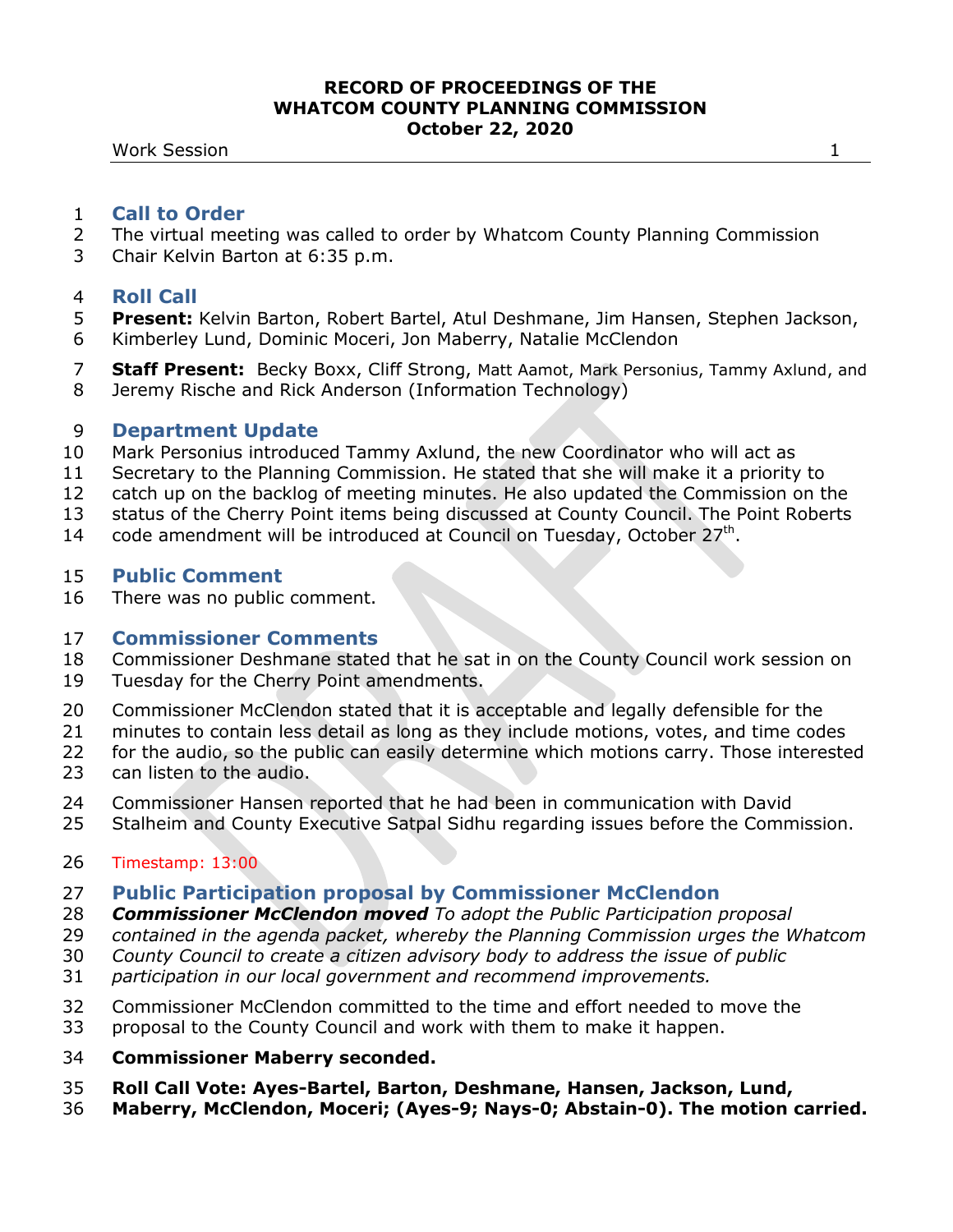#### **RECORD OF PROCEEDINGS OF THE WHATCOM COUNTY PLANNING COMMISSION October 22, 2020**

#### Work Session 2

#### Timestamp: 17:00

- **Impact Fee proposal by Commissioner Hansen**
- *Commissioner Hansen made a motion: To provide better equity for county tax*
- *payers and to reduce a financial incentive to rural development, the Planning*
- *Commission recommends that the County Council docket a proposal to develop an*
- *impact fee ordinance pursuant to the full extent of RCW 82.02.050-.110*

## **Commissioner McClendon seconded.**

- Commissioner Hansen stated the rationale for his proposal.
- 9 Matt Aamot discussed the October  $12<sup>th</sup>$  staff memo regarding impact fees and
- answered questions. He stated that although the County Council adopted an ordinance
- authorizing collection of school impact fees in 2007, it requires interlocal agreements
- be developed with the school districts before fees can actually be collected, and this
- has not been done.
- Commissioners discussed the motion and several had concerns with approving a
- proposal to develop an impact fee ordinance, rather than a recommendation for
- County Council to look into the matter.
- Commissioner Deshmane asked if Commissioner Hansen would consider a friendly
- amendment to the motion. Hansen indicated he was agreeable to this as long as the
- recommendation included more than a commitment to conduct a study.
- Commissioners continued discussion.
- Timestamp: 44:34
- *Commissioner McClendon moved to amend the original motion to strike the words*
- *"docket a proposal to develop" and add "consider implementing" into the recommendation*.
- *Hansen accepted this as a friendly amendment.*
- **Commissioner Deshmane seconded.**
- Commissioners discussed the motion to amend.
- Timestamp: 56:00
- *Commissioners voted to amend the original motion***.**
- **Roll Call Vote on the motion to amend: Ayes-Bartel, Barton, Deshmane,**
- **Hansen, Jackson, Lund, Maberry, McClendon, Moceri; (Ayes-9; Nays-0;**
- **Abstain-0). The motion carried.**
- Timestamp: 57:24
- *Commissioners voted on the original motion as amended: To provide better*
- *equity for county tax payers and to reduce a financial incentive to rural development,*
- *the Planning Commission recommends that the County consider implementing an*
- *impact fee ordinance pursuant to the full extent of RCW 82.02.050-.110*